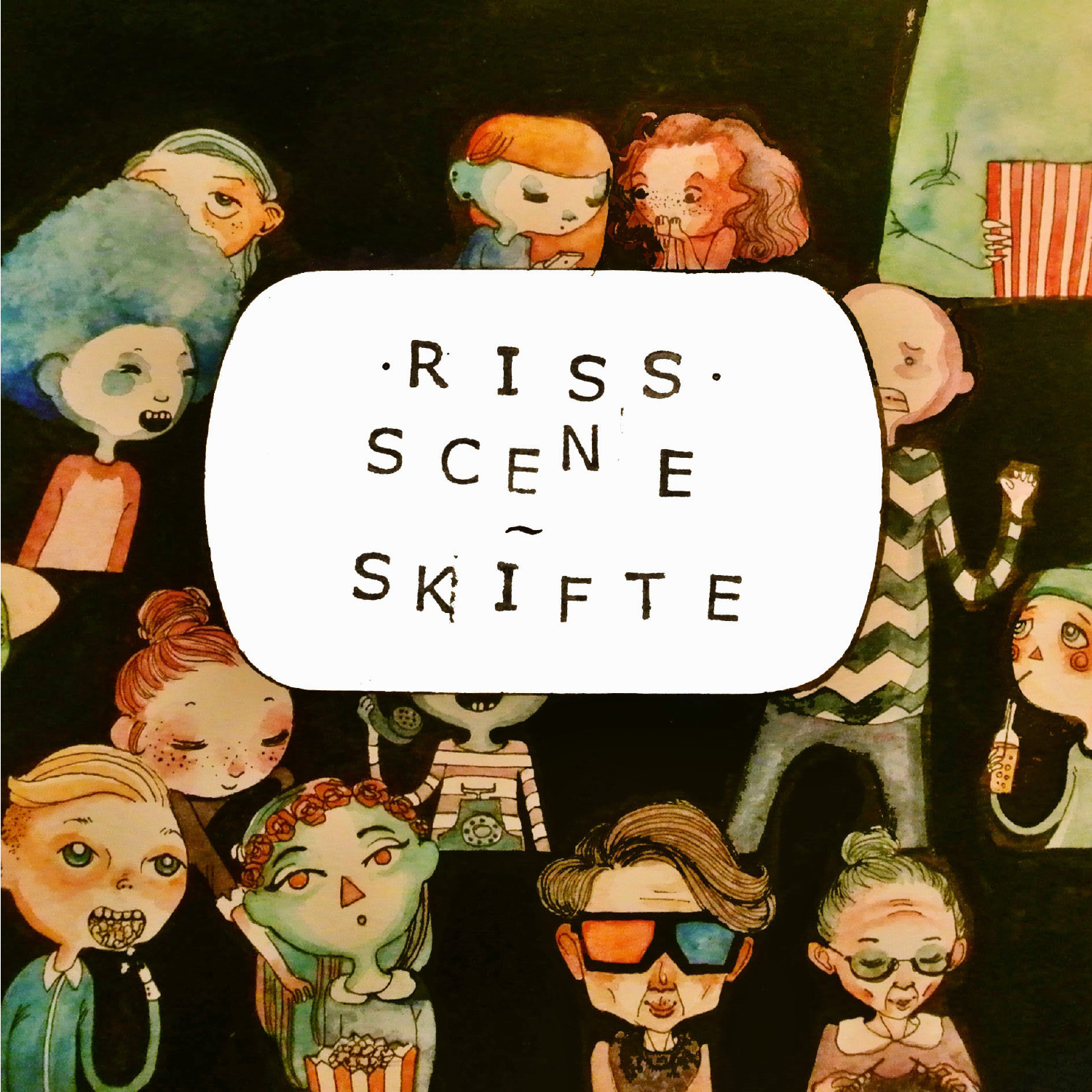# **Redaksjonen**

Maren Collier Ytterbø (redaktør) Siri Aurland Bredesen Erlend Thorin Kirkevold Kirsti Lunde Ida Lyche Are Malvik Astrid Sundset Moe Brita Ramsevik Riksem Emma Johnsen Rødli Sigrid Elise Strømmen Sunniva Strømsvåg

# **Layout** Siri Aurland Bredesen

#### **Forsideillustrasjon** Ada Wikdahl

# **Tidsskrift for språk og litteratur** www.risstidsskrift.no *riss*

Har du et bidrag eller spørsmål til redaksjonen? redaksjonen@risstidsskrift.no

# **Opphavsrett**

Alt som publiseres i *riss* i form av tekst, bilder og illustrasjoner, tilhører den enkelte forfatter, fotograf eller illustratør som står oppgitt.

#### *riss*

Organisasjonsnummer: 990 684 820 ISSN: 0806-5063 Trykkeri: NTNU-Trykk 1. opplag: 140 Kontonummer: 5082.08.05795

**Takk til** Institutt for språk og litteratur ved NTNU.

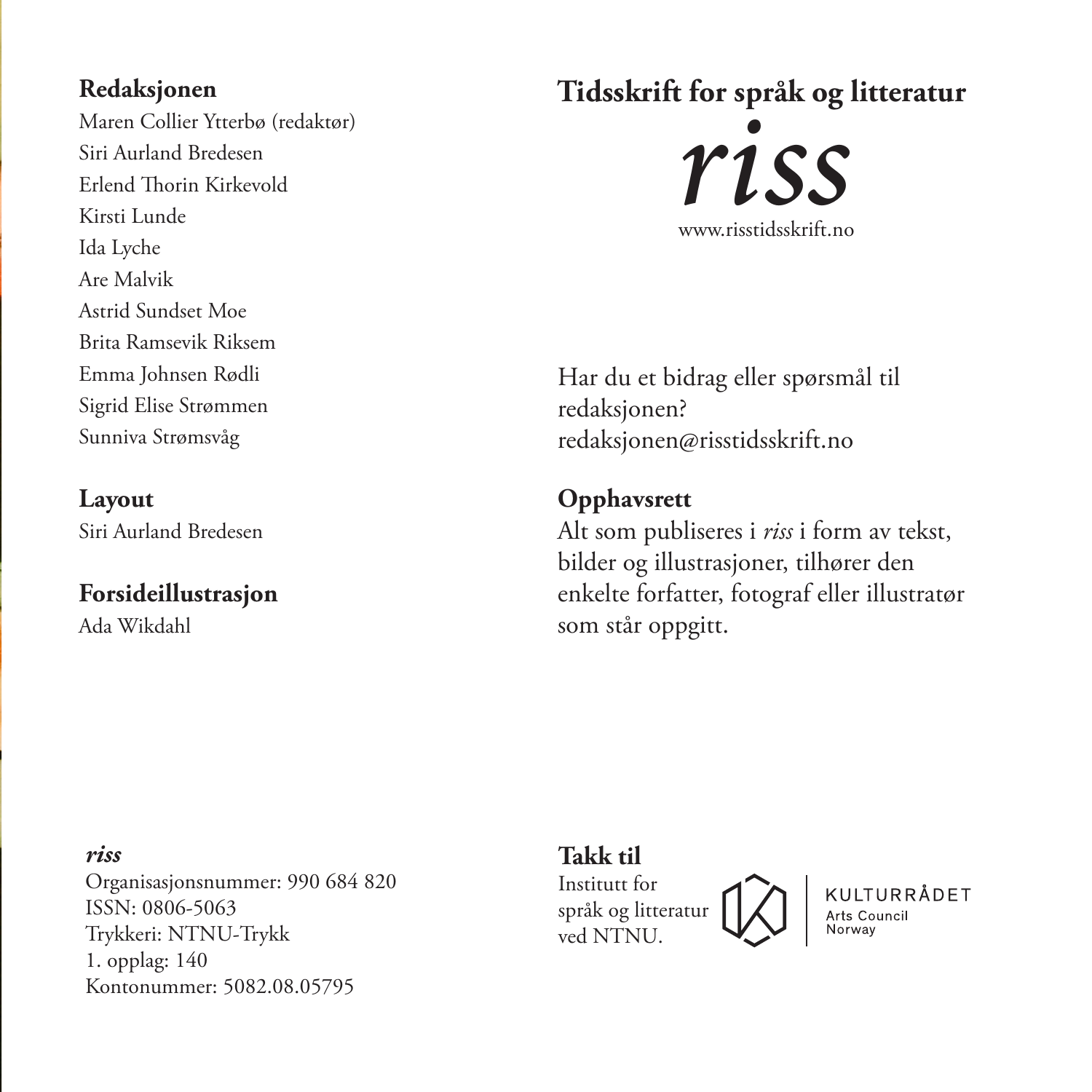#### Álvaro Seiça

# **Electronic Literature and Online Literary Databases** The PO.EX and ELMCIP Cases

# **1. Introduction**

This essay reflects on the shift of user interaction operated by online literary archives and databases. One can easily recognize a change of scenery happening in the current networked world, given the way authors and general public produce, catalog, tag, access, research, analyze, preserve and share knowledge.

In the field of electronic literature, the creation of several collaborative and open access databases attests this trend. For this purpose, I review two of them: the PO.EX Digital Archive of Portuguese Experimental Literature and the ELMCIP Electronic Literature Knowledge Base. My aim is to contribute to an informed view on how these online literary databases are shaped and are shaping the field: What is their scope? How do they operate? What kind of navigation and user input exists? Why should they really matter?

Finally, I use these insights to develop some considerations concerning the relations between memory and archive, and different perspectives on electronic literature preservation.

# **2. A Change of Scenery for Literary Databases?**

For the past decades, an increasing number of online archives and databases have been developed, marking an unprecedented change of paradigm in the way knowledge is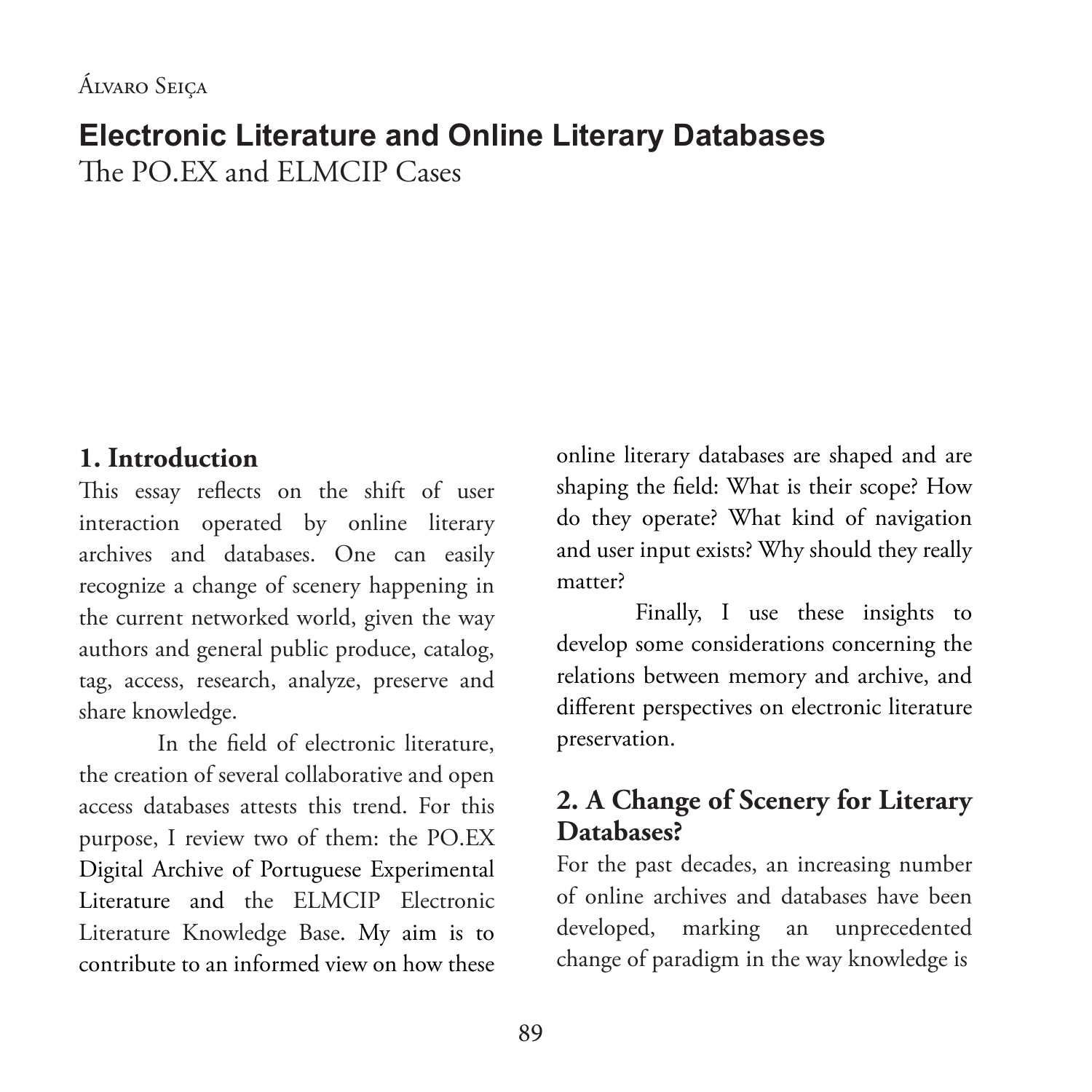transmitted and users access library resources, artistic and literary works. From digitization, preservation and archiving models of e-books such as the Project Gutenberg, and multimedia resources such as the Perseus Digital Library, to core library databases of all sorts of artistic and literary periods; from digital archives of writers' collections such as Shakespeare, Blake, Dickinson, Pessoa, Borges, bpNichol or Wah, to archives, databases and repositories of media art, avant-garde art, new media art, and digital art, such as V2\_Archive<sup>1</sup>, mediaartbase.de<sup>2</sup>, UbuWeb<sup>3</sup>, Rhizome ArtBase<sup>4</sup>, and compArt daDA5 , amongst plenty, not to mention the proliferation of labs and metalabs manufacturing archiving techniques and visualization software, the diversity of structural and ideological approaches, platforms and covered domains is highly rich. Thus, it is time to ask: Have these online databases changed our interaction with works (previous called *objects*)? Have they changed our reception of literary and artistic works? I guess the answer is an asserted and outspoken yes. Yet, have they managed to restrain our fear of loss? Let us come back to this issue under point 4.

In the field of electronic literature

there are currently several online databases that stress the need to record, store, describe, map, cross-reference, emulate, preserve and disseminate both creative works and critical writing from the Electronic Literature Organization's ELD (Electronic Literature Directory)6 and the NT2 Hypermedia Art and Literature Directory<sup>7</sup>, to the PO.EX Digital Archive of Portuguese Experimental Literature8 and the ELMCIP Electronic Literature Knowledge Base<sup>9</sup>, whose main features and modus operandi I am reviewing here in greater detail.

The collections of creative work and critical writing assembled by these databases, either by contributory and open submission or closed submission, help to disseminate the available content online and promote the search and the enhancement of the relation between author, work and reader/user. At the same time, they drastically change the way we are today accessing textual, sound and visual digital works and, more importantly, create a new ecology in the horizons of expectation of literary critical studies. The attribute of crossreferenced records of some of these databases and their interoperability assures a diverse kind of reception history, one instantly connected and displayed, although still not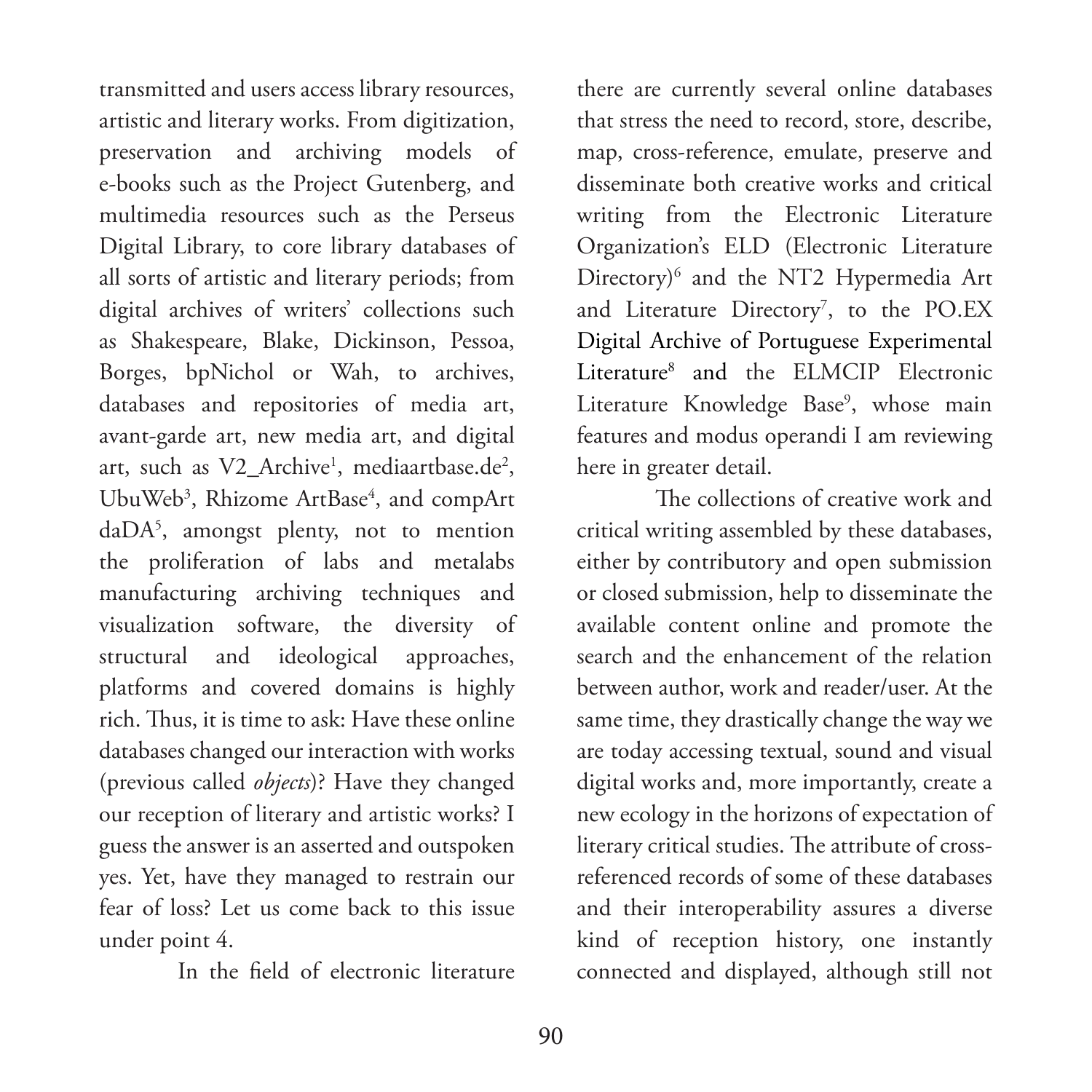immediately uncovered, but nonetheless opened to a greater macro analysis of their ultimate repositories: metadata contains literary pieces. E-literature (e-lit) evolves on the Web, and so does its archiving, preservation and researching environments.

Although digital media has the flaw of technological update on its back – one knows broken hyperlinks will always exist, and obsolescence is something to miss or dismiss – code is portable. Therefore, we can only hope that strong directories like these online literary databases will be around for years to come.

# **3. The PO.EX Digital Archive of Portuguese Experimental Literature**

PO.EX is a digital archive of Portuguese Experimental Literature that began in 2005. This literary database is coordinated by Rui Torres, at the University Fernando Pessoa in Oporto, Portugal, and was funded by the Fundação para a Ciência e Tecnologia [Foundation for Science and Technology] (FCT) and the European Union under two main research projects: "CD-ROM da PO.EX: Poesia Experimental Portuguesa, Cadernos e Catálogos" [The PO.EX CD-ROM: Portuguese Experimental Poetry, Notebooks and Catalogues] (2005-2008) and "PO.EX'70-80: Arquivo Digital da Literatura Experimental Portuguesa" [PO. EX'70-80: Digital Archive of Portuguese Experimental Literature] (2010-2013).

The first project sought to conduct a survey – inventorying, documenting, researching and spreading the knowledge – about Portuguese experimental literature. This initiative has collected and digitized materials from the PO.EX movement, a movement of EXperimental POetry launched in the 1960s. With the publication of two main anthologies or *cadernos* (chapbooks), *Poesia Experimental* 1 [Experimental Poetry 1] (1964), edited by António Aragão and Herberto Helder, and *Poesia Experimental* 2 [Experimental Poetry 2] (1966), edited by the same authors and E.M. de Melo e Castro, an active movement of writers, artists and musicians was settled (the PO.EX): Álvaro Neto (Liberto Cruz), Ana Hatherly, António Aragão, E.M. de Melo e Castro, Herberto Helder, Jorge Peixinho, José-Alberto Marques and Salette Tavares. The heterogeneity of these authors – as well as Melo e Castro's organization of the magazines *Operação* 1 (1967) and *Hidra* 2 (1969), in which several of the authors from *Cadernos de Poesia Experimental*, but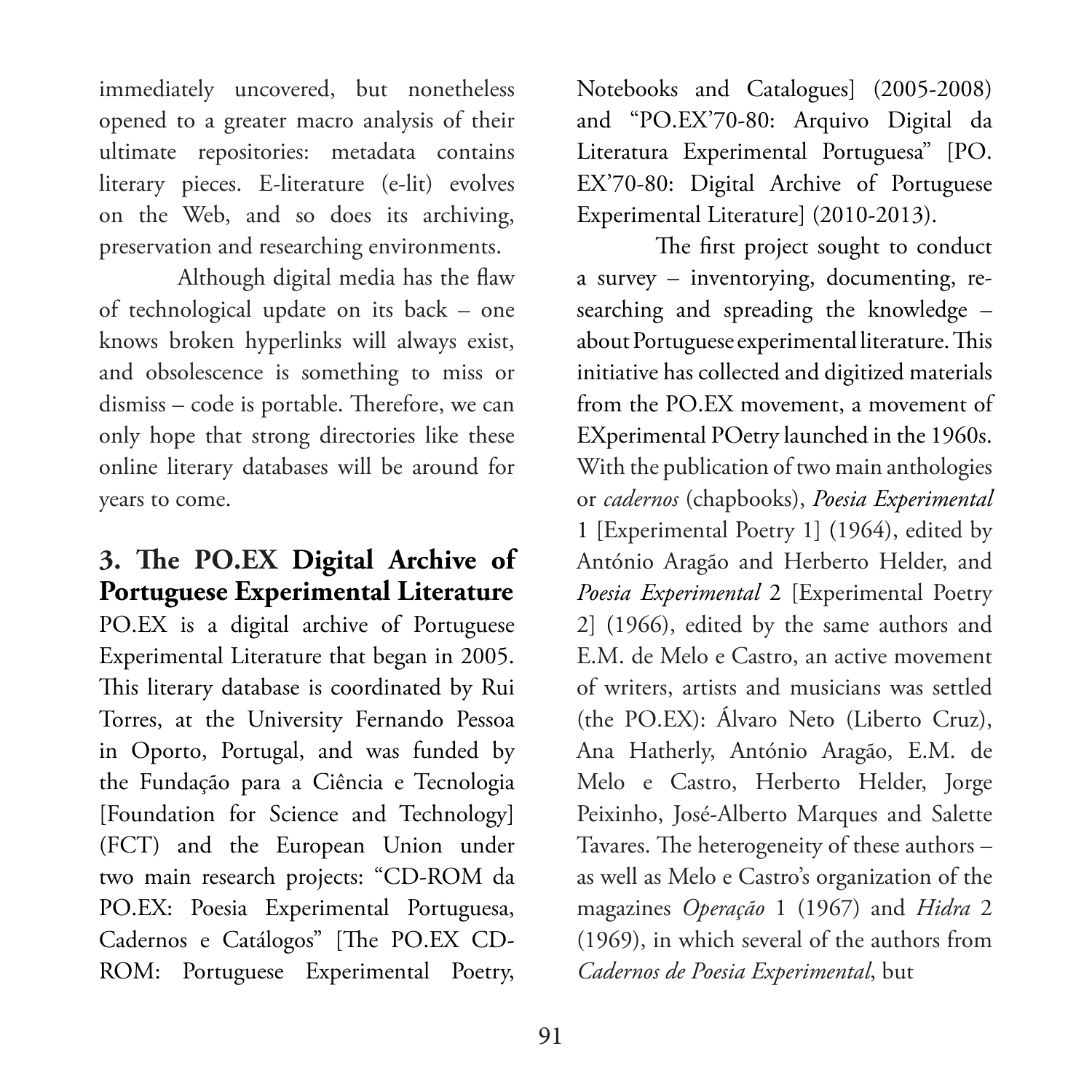also Silvestre Pestana, collaborate – extended the spectrum of its creative production, addressing and causing the notion that the Portuguese experimentalism could neither summarize itself, nor be summarized by critics, as a concrete poetry movement, but rather as a proliferation of creative vectors with an open and truly *experimental* character. These experimental practices clustered around visual poetry, conceptual poetry, conceptual art, sound poetry, "objectpoetry", "poetic action" (or happening) and exhibitions.

Taking this perspective into account, the first research project of PO.EX focused on these practices and genres, building a digital archive of the main works, particularly the 1964 and 1966 chapbooks, catalogs, literary magazines and publications from the '60s. Besides boosting the engagement of several researchers and a number of published articles, book chapters and monographs (e.g. Baldwin and Torres 2014, Portela 2013), the key outcomes of the first stage were the digital remediation or recreation of concrete and visual poems in ActionScript (*releituras*, i.e. reinterpretations, literally meaning 'rereadings'), and the production of a CD-ROM, 10 in which one can access these reenactments and the theoretical volumes contextualizing the project, as well as read and manipulate the original digitized editions.

The second research project assimilated the continuity flux of the experimental movement in the 1970s and '80s, by collecting new material related not only to experimental fiction and intermedia poetry (visual, sound and videopoetry), but also to cybernetic literature, or cyberliterature (Barbosa 1996). Indeed, the PO.EX movement expanded in number and genres. Therefore, from the 1960s until the late 1980s, among several new magazines, anthologies, publications and exhibitions, other authors, such as Abílio-José Santos, Armando Macatrão, Antero de Alda, António Barros, António Dantas, António Nelos, César Figueiredo, Emerenciano, Fernando Aguiar, Gabriel Rui Silva, Pedro Barbosa and Silvestre Pestana joined or were somehow connected with the movement, widening the experimental practices with performances, happenings, installations, videopoetry, computer-generated literature (CGL) and infopoetry (electronic poetry). Thus, in this context emerges the first version of the PO.EX database, built in DSpace,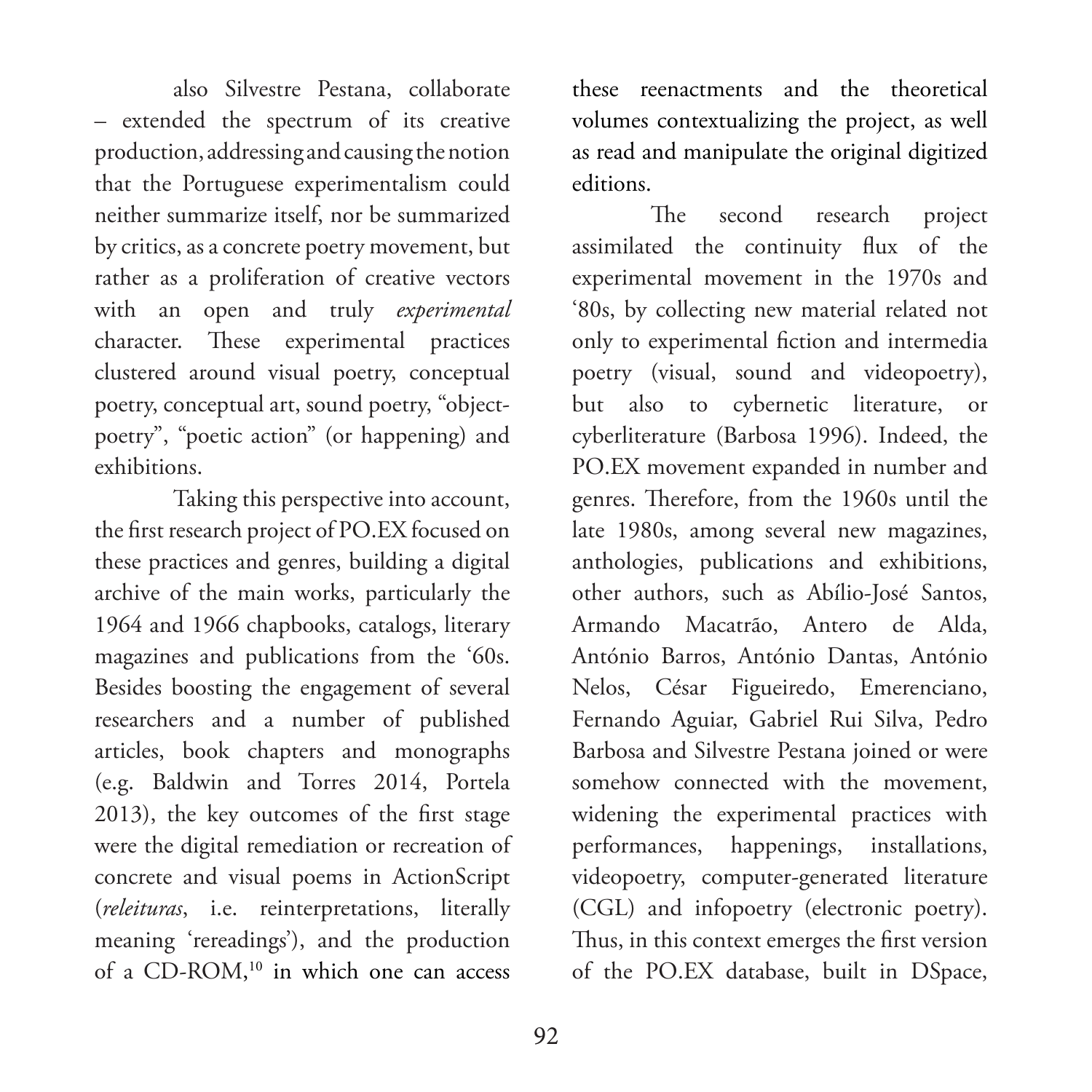providing the authors' biographies and a theoretical framework on the movement and the project, with various scientific articles.

In 2014, after nearly ten years of effort, rescuing, digitalizing and emulating, the full archive appears. All the assembled material, which had long been out of print, only accessible via printed monographs (e.g. Melo e Castro 1988) or inaccessible, is really impressive. Among many others, E.M. de Melo e Castro's videopoems (1968, 1980s, '90s, '00s) and infopoems are available; Pedro Barbosa's first works of computergenerated poetry and fiction (1970s and '80s) were digitalized and emulated, containing the source code programmed in FORTRAN, ALGOL, NEAT and BASIC<sup>11</sup> on a mainframe computer; and it is ready, although not yet available, Silvestre Pestana's *Computer Poetry* (1981-83) emulations, a series of poems programmed in BASIC on a Sinclair ZX-81 and Spectrum, whose screenshots (photographs and printouts) one could just most likely acknowledge in the printed anthology *Poemografias: Perspectivas da Poesia Visual Portuguesa* (1985).

This feature creates a unique character within the PO.EX database and acquires added value with regard to other literary databases in the field of electronic literature – from those starting in the same period, such as the Electronic Literature Directory and the NT2 Hypermedia Art and Literature Directory, to more recent ones, such as the ELMCIP Electronic Literature Knowledge Base – since the documented works and their multimedia files are primary sources created directly by the project's team. Furthermore, there are also structural differences, which can be mainly referred to the deep cross-reference record system and the degree of collaboration, e.g. creation of new records by external agents, which is one of the valuable points of the ELMCIP KB and, in lesser degree, of the ELD, more oriented towards the works' detailed description, with peer-reviewed records. However, the CELL consortium<sup>12</sup> promises to put into practice a higher interoperability among these databases and others, fostering a shared database search engine, cross-reference and the implementation of a common taxonomy. The current taxonomy of the PO.EX database is well argued (Branco, Portela and Torres 2013) and coherently articulates the diversity of materials and genres, divided in two major areas: materialities and transtextualities.

The role that PO.EX has been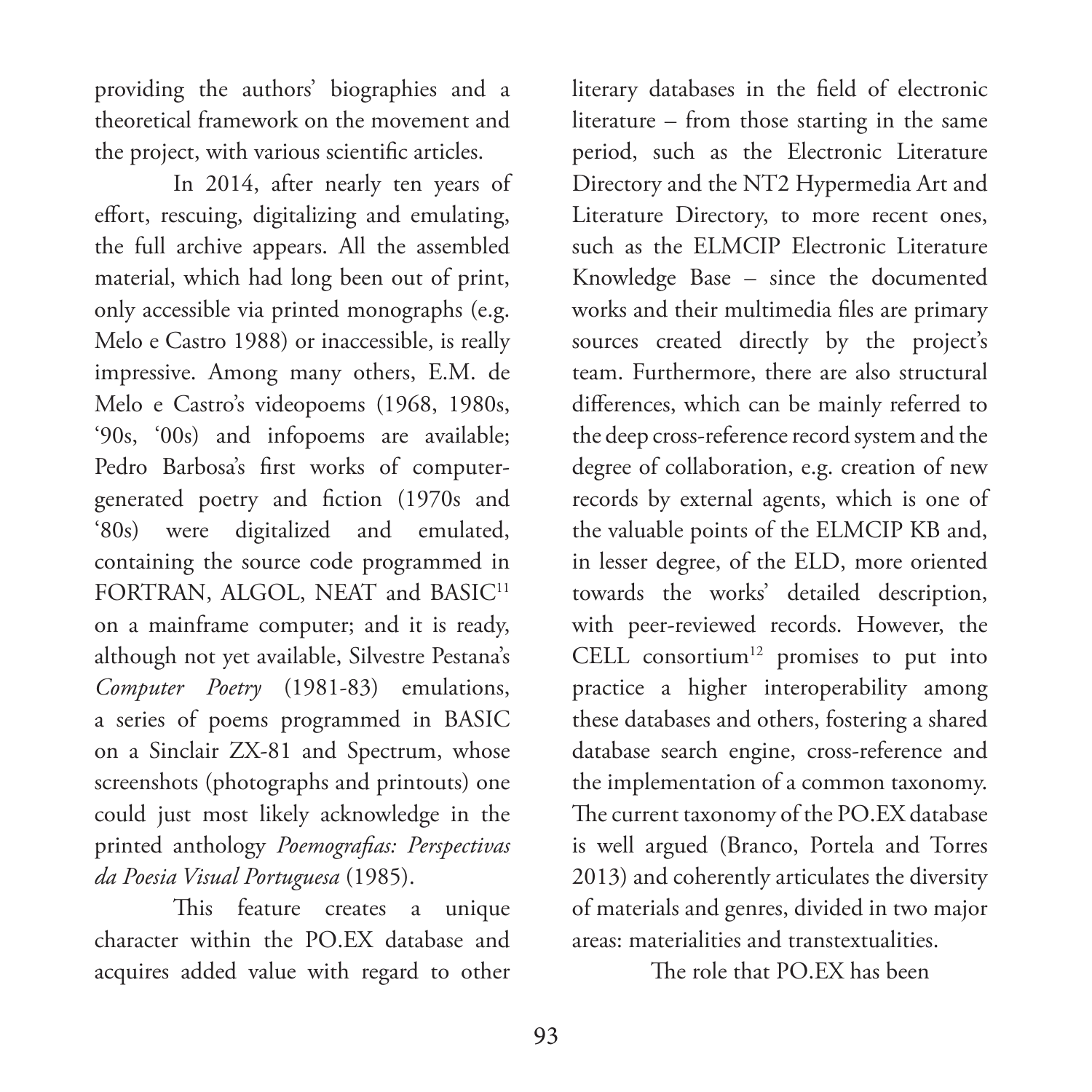developing in recent years has proved critical both in Portugal, Portuguesespeaking communities and the international network of electronic literature – having in mind that the movement of Portuguese experimental literature was mostly theorized by its authors, as *insiders* (e.g. 1981), one can consider the PO.EX project as its first systematic and comprehensive survey (even if anthologies such as Ribeiro and Sousa 2004 had deeply helped), providing all its archive online, thus enabling researchers and the general public open access to the original works, biographies, bibliographic data, and critical writing. Moreover, its impact has been crucial in disseminating cyberliterature (the "marginal ized" [sic] field, Saraiva 1980, cit. in Torres 2008) within the Portuguese literary studies and establishing Luso-Brazilian synergies and research threads, both in the associated research groups and the academic journal *Cibertextualidades*.

At the moment, future goals comprise the reassessment of this collection of sources, the consolidation of the project's continuity and ensuring its organic growth as a database by covering recent decades: 1990s, 2000s and 2010s.

# **4. The ELMCIP Electronic Literature Knowledge Base**

Electronic Literature as a Model of Creativity and Innovation in Practice (ELMCIP) is a research project (2010-2013) that gathered several European academic partners from Norway, Sweden, Finland, the Netherlands, Scotland, England, Slovenia, and a nonacademic institution, New Media Scotland. Funded by the HERA Joint Research Programme and by the Socio-economic Sciences and Humanities Programme from the European Commission, the project is led by Scott Rettberg (University of Bergen, Norway). In addition to conferences, exhibitions, workshops, seminars, anthologies (e.g. European Electronic Literature), videos and numerous publication, the project's main outcome was the development of the ELMCIP Knowledge Base.

The ELMCIP Knowledge Base was initiated in 2010 in order to become an open and collaborative online database, and was built in Drupal for that purpose. Since then, it was established as the benchmark project of the Bergen Electronic Literature Research Group. Available on the Internet and already hosting more than 9000 records (as of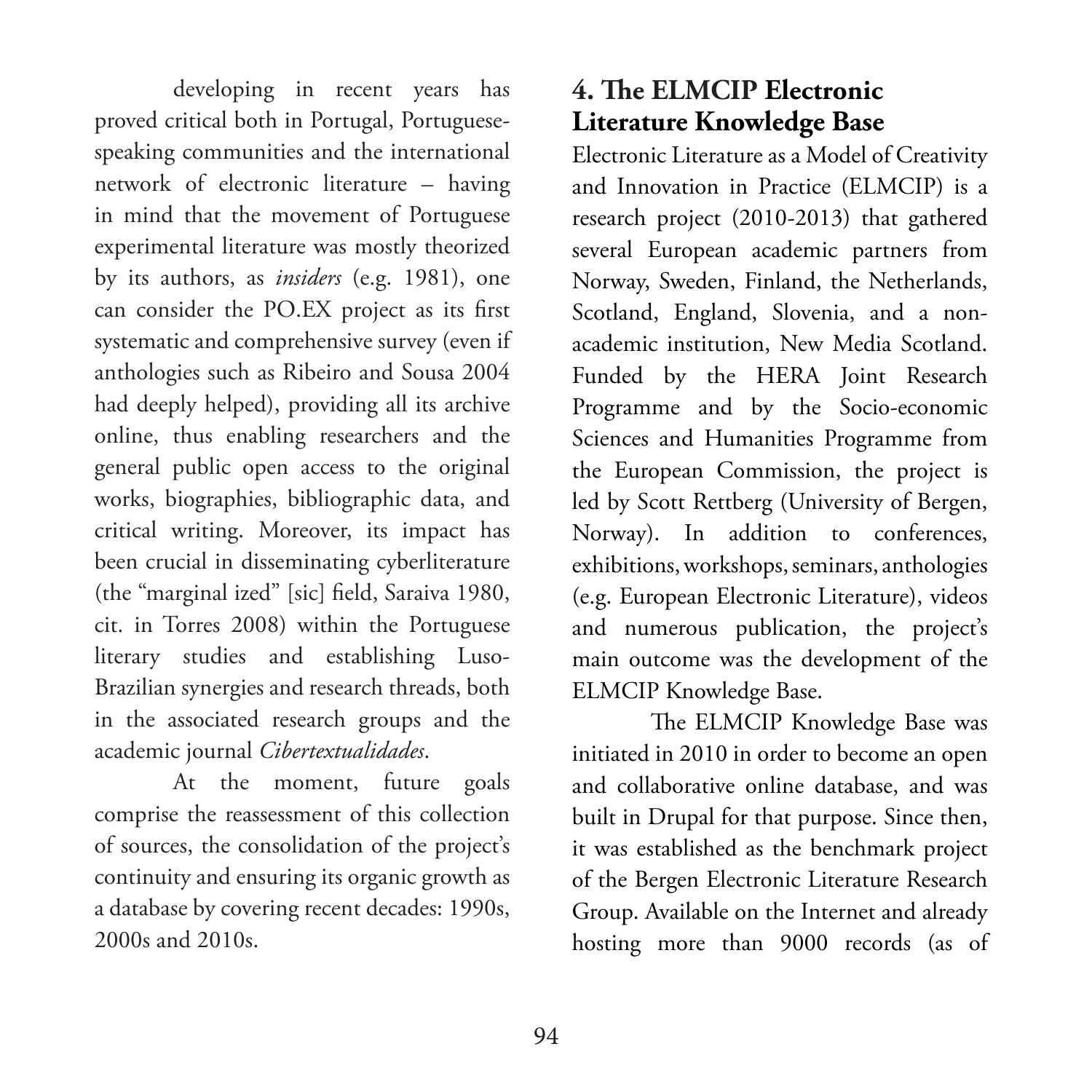December 3, 2013), the database aims to be a role model in the field of digital humanities. Amongst its distinctive features are: 1) it allows the submission and addition of new content by any user, as well as the edition of preexisting content, open access and shared knowledge in the domain of electronic literature; 2) it promotes the preservation and archiving of digital works, by mapping the creation and theory with various contenttype records: authors/people, creative works, critical writing, events, organizations, publishers and journals, databases and archives, teaching resources and research collections; 3) it deepens the attestation and contextualization of the submitted records with multimedia files (documents, images, videos), which are directly or indirectly attached in its website (for a detailed description, see the "Project Report" by Eric Dean Rasmussen, former editor of the database, and Scott Rettberg [2013], or the most recent monograph on these issues [2014]).

Stirred by Theodor Holm Nelson's proposal of an "ongoing system of interconnecting documents" (1981: 2/9), and following on the networked concepts of agency and actors in the Actor-NetworkTheory (ANT) by Bruno Latour (1987, 2005) and Michel Callon, one of the ELMCIP KB's main practical contributions, with its wiki-like structure, is the expanding cross-reference created by several contenttype records, which autocomplete when adding new material that references existing records. This feature hyperlinks records inside the structure itself, allowing a broader and prompt understanding of the field of electronic literature, and a more productive and long-term documentation of the works' critical reception, both for authors, researchers and scholars interested in this area.

Another aspect that seems relevant to stress is pedagogical: first, the database contains records for courses already taught, including descriptions, syllabi and used references, acting as a worldwide learning tool in the classroom; second, by setting up research collections, it enhances further research on a free topic, increasing and aggregating knowledge about a given theme, whether it is or is not already latent in the ELMCIP KB. The research collections developed so far, especially those concerning issues of nationality, cultural region or language, have provided greater activity in the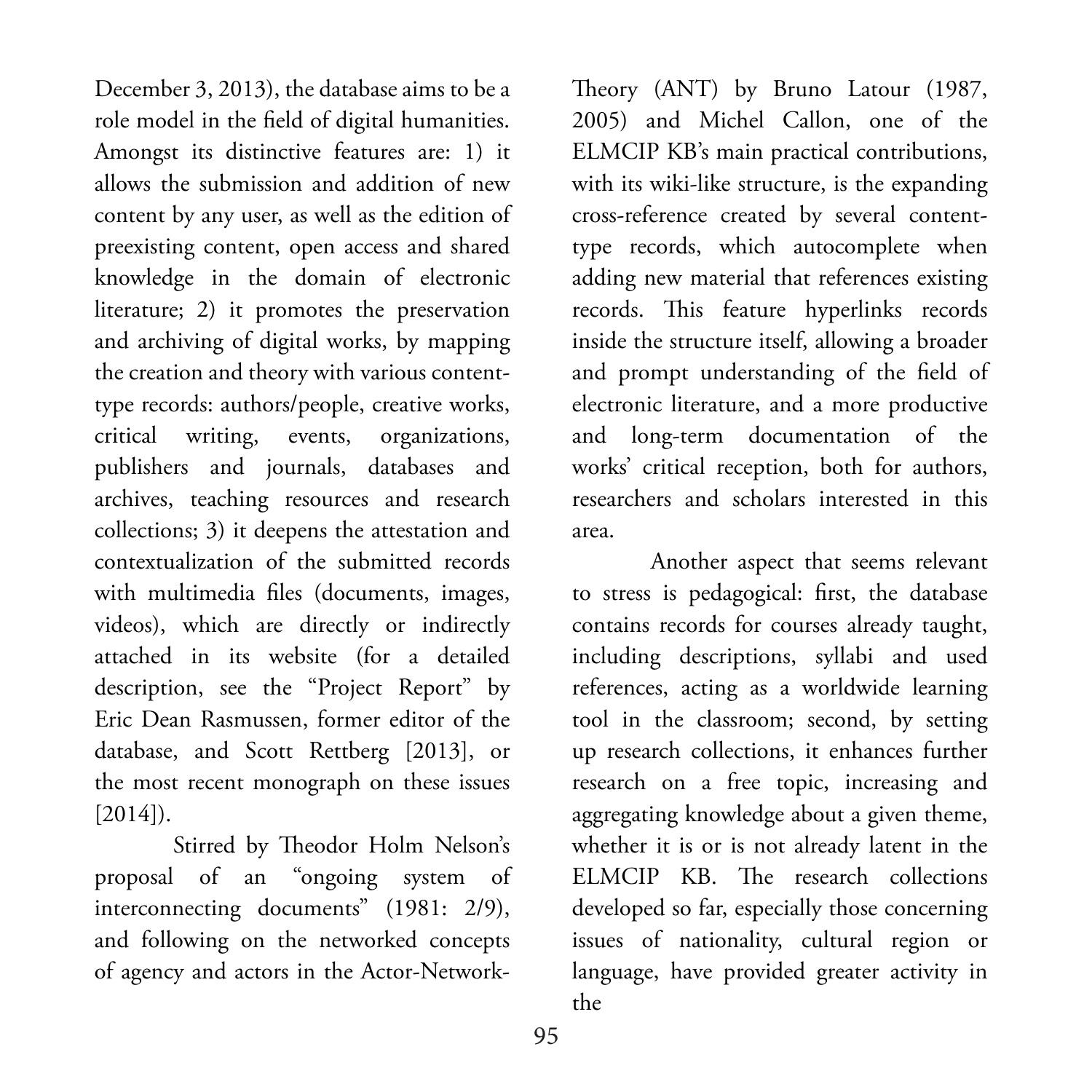database, because their curators have inserted thousands of new records on countries and languages hitherto less addressed in the international field of research. The addition of these collections has gathered dispersed records and lead to groups that had little critical coverage, such as the collections on Polish references, electronic literature in the Nordic countries, Brazil, Russia, Portugal, and the Spanish-speaking world.

As an organic virtual object that diachronically keeps growing, the ELMCIP KB achieved its initial objectives by fostering the practice and analysis of electronic literature – "understand how creative communities form and interact through distributed media," "document and evaluate," "develop pedagogical tools," – and thus hosting, outside the American scene, an accessible, participatory and shared research platform. This fact not only encourages new ways of analyzing individual works, but also of building on its bibliographic archive of creative and critical records, as was recently demonstrated by the distant and macro readings of the field of e-lit, using the visualization software Gephi and network analyses, both at the University of Bergen's 2013 Summer workshop and the ELO 2013

conference.

The ELMCIP KB's impact as a translinguistic, transnational and transcultural research network is no longer merely European. It became one of the main available online databases about digital literary arts. One can point visible analogies between the ELMCIP KB and the Electronic Literature Directory, in terms of open access and user collaboration, although the ELD has a scholarly-driven record system, lacking deep cross-reference between creative work and critical writing, but gaining in the discussion field a kind of forum for contribution exchange. Moreover, unlike ELMCIP's open folksonomy, the ELD's initial controlled tagging taxonomy helps restricting the records' classification, even if the peer-reviewed ELD 2.0 grew out to allow a folksonomy system (Tabbi 2007). In the same way, the NT2 Hypermedia Art and Literature Directory aims for a comprehensive review of each creative work, highlighting information, themes and platform with a striking web design layout, considering tagging taxonomy as an "inductive system" (Gervais et al. 2009: n.p.). Although it expands the field towards digital artworks, presenting excellent reviews, the NT2 directory neglects critical writing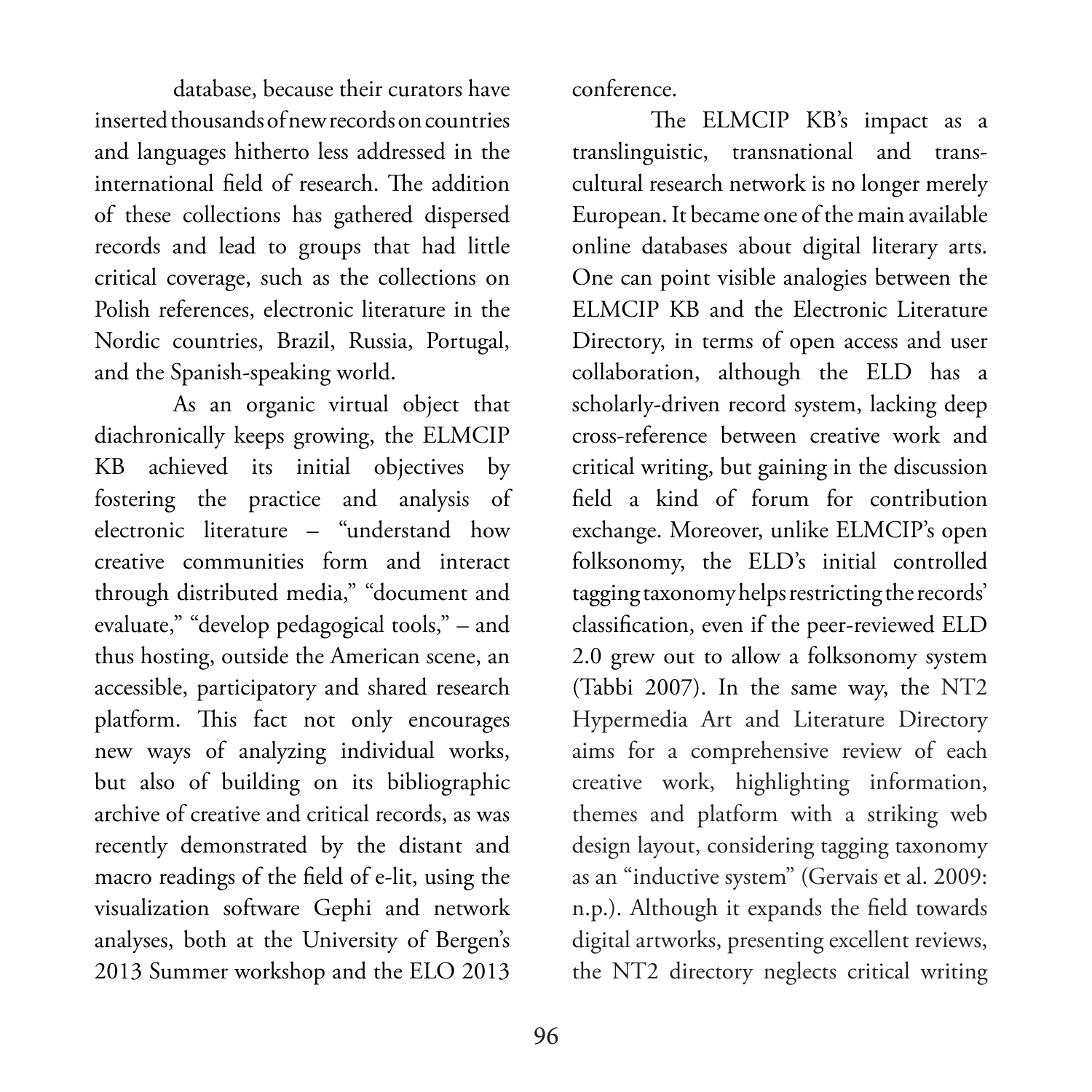as a direct resource and, more importantly, a policy of collaborative user input. Likewise, the PO.EX digital archive, in spite of focusing on Portuguese Experimental and Cyberliterature, lacks the same collaborative user input, but increases its potential by crossreferencing creative work and critical writing, and especially by preserving and emulating its source material as a unique feature.

Now, future goals lay ahead, but with the development of the CELL consortium it is expected that several international databases share a common taxonomy, folksonomy, metadata system and cross-referenced bibliographic records, benefiting research across platforms and the global access for users.

# **5. Preserving our fear of loss**

As evidence shows, the PO.EX and the ELMCIP databases, as well as others in the field, change our concept of traditional archive, our interaction with distributed media works – and not *objects*, as Philippe Bootz et al. well assert (2009, 2013: 155) – and our reception of digital literary works. They take on an idea that is both valued and undervalued by some e-lit authors, that is, that our relation between memory

and archive, being bordered by a sense of loss, should be addressed and enhanced in order to assure the works' lifetime (indeed, in some cases, afterlife) and its continuous *place* in posterity. The archive is our attempt to preserve memory, in this case, to preserve digital literary works from being lost. We foster the creation of multiple archives and databases in order to combat our state of fearing loss. As we try to preserve works from oblivion, we are also preserving our fear of loss.

Going back to the radix of the word *archive*, as Jacques Derrida points out, its meaning comes "from the Greek *arkheion*: initially a house, a domicile, an address, the residence of the superior magistrates, the *archons*, those who commanded" (1996: 2). One can then question the role and association of the archive – What is in fact being selected and deselected? – with power relations, namely by exploring what does a specific archive include and exclude, and who does it. This takes us into issues of institutionalization and legitimation. Derrida continues, by positing: "The archons are first of all the documents' guardians. They do not only ensure the physical security of what is deposited and of the substrate.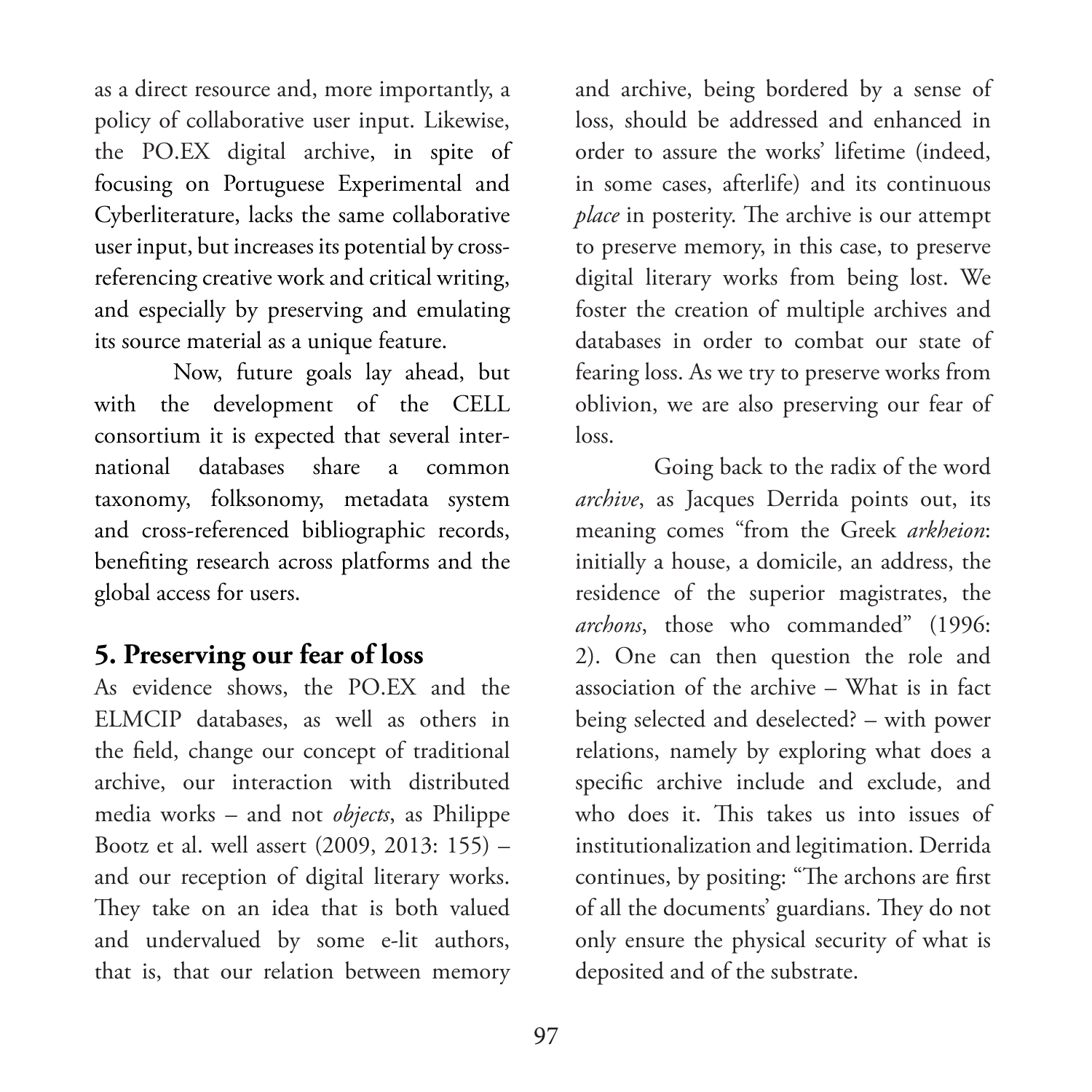They are also accorded the hermeneutic right and competence. They have the power to interpret the archives" (2). This authority, inscribed by a physical and closed perspective of the archive, has been of course completely changed through the ages and, especially, in the digital era. If it is still "in this *domiciliation*, in this house arrest, that archives take place", causing the fact that "the dwelling (…) marks [the] institutional passage from the private to the public" (2), the truth is that current models of digital archiving, even if *located* in a unique URL, entail a decentralized *domiciliation*, a virtual or *immaterial* character and an open perspective, encompassing a path that tends to substitute the concept of *archive* for that of the *database* – literally, the role model of a collaborative and open access online archiving database. And here, Derrida's  $conception<sup>13</sup>$  for the future of science becomes more pragmatic: "As technoscience, science, in its very movement, can only consist in a transformation of the techniques of archivization, of printing, of inscription, of reproduction, of formalization, of ciphering, and of translating marks" (14-15). In reality, even when we change methods and/or platforms,

"the archivization [still] produces as much as it records the event" (17), not to say that it *produces* more (metadata) than it records (data). For that matter, the overabundance of stored and newly created information should directly target our main needs: either to provide access, dissemination and contextualized knowledge on electronic literature or to engage in a smart strategy concerning preservation.

Given the unstable character of distributed, networked and programmed media, and the consequent fragility of digital artworks, the issue of its archivization and preservation has raised a lot of debate and different critical angles. When dealing with digital artifacts, the fear of loss takes a higher magnitude, insofar the technology industry updating fever ravages everything much faster and accelerates the obsolescence of e-lit pieces, making us either dependent or careless of the so-called *vintage* hardware<sup>14</sup> and software to access original works in their original state of release. Otherwise, emulation *takes command*, as shown both by the PO.EX project and Philippe Bootz's et al. recent reenactment of digital literary works (*littérature numérique*), reprogramming the collections of the *alire* electronic journal for the exhibition "Les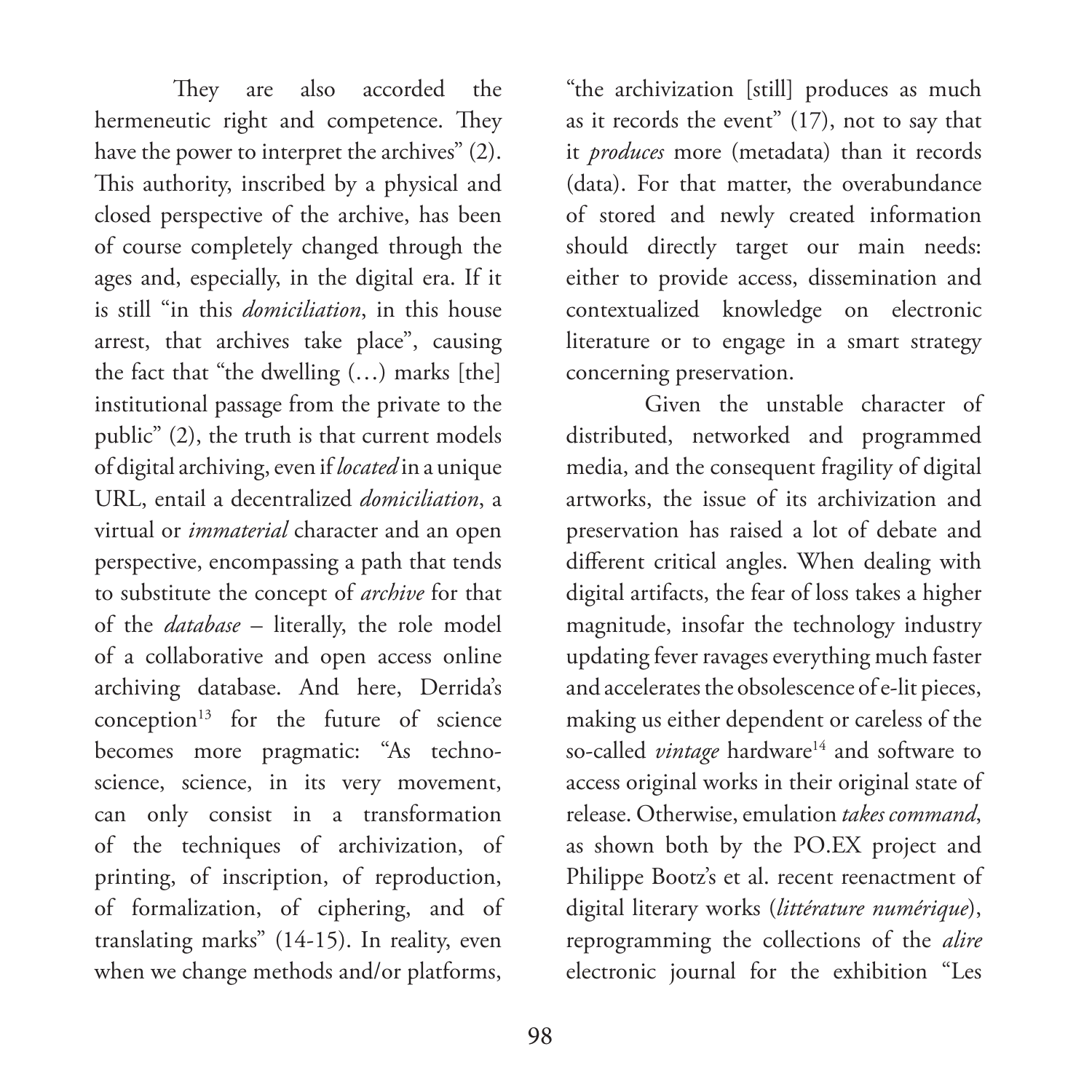Littératures Numériques d'Hier a Demain" (2013) at the Labo from the BnF, in Paris. We could say that we have two options or perspectives: media archeology or media emulation. However, as degeneration is both thematized and structurally experienced in real-time, e.g. *degenerativa* (2005) by Eugenio Tisselli, it is more interesting to think about a third perspective, deeply connected to the second: the variability of the work over time as a process to be taken into consideration, a problem put forward by Philippe Bootz et al. (2009, 2013). According to their position, "it is impossible to define the original version of a work" (2013: 159) and even if one archives the code/program, one will always need to handle with the "execution process" as a mutable being by force of updated transcoding, provoking what the authors call

a

labile characteristic. From then on, one cannot freeze the execution process to make it reproduce the same specific state (…) This goes against the idea of preservation, because it destroys that lability. Therefore, preservation should not be regarded as a problem of reconstruction of a state. Of course, the problem of preservation remains, for obsolescence constitutes a borderline case of lability. Obsolescence shall be defined in semiotic terms, without reference to any technological evolution. (…) A work is obsolete as soon as its visible components no longer undergo any semiotic process. Defined as such, obsolescence characterizes the "semiotic death" of the work and does not necessarily superimpose on the obsolescence of the technological system. (159-160)

If "the problem of preservation remains", new paradigms of archiving and edifying online databases should and do promote diverse organizational structures and account for a deep need to keep record of the field. Instead of strict classification, typified by a hierarchical mode of representation and indexation, these new paradigms of literary databases present a "decentred and reconfigurable network of texts" (Portela and Torres 2013: 9), amplified by multimedia files. The ELD, NT2, PO.EX and ELMCIP directories, different in scope, content, typology and user collaboration, gather a common objective of documentation and preservation, pinpointing our searches, but also fostering new tools and concepts specific to networked and programmable media.

The impetus to store, collect, preserve, and make accessible the transmission of knowledge of digital literary artifacts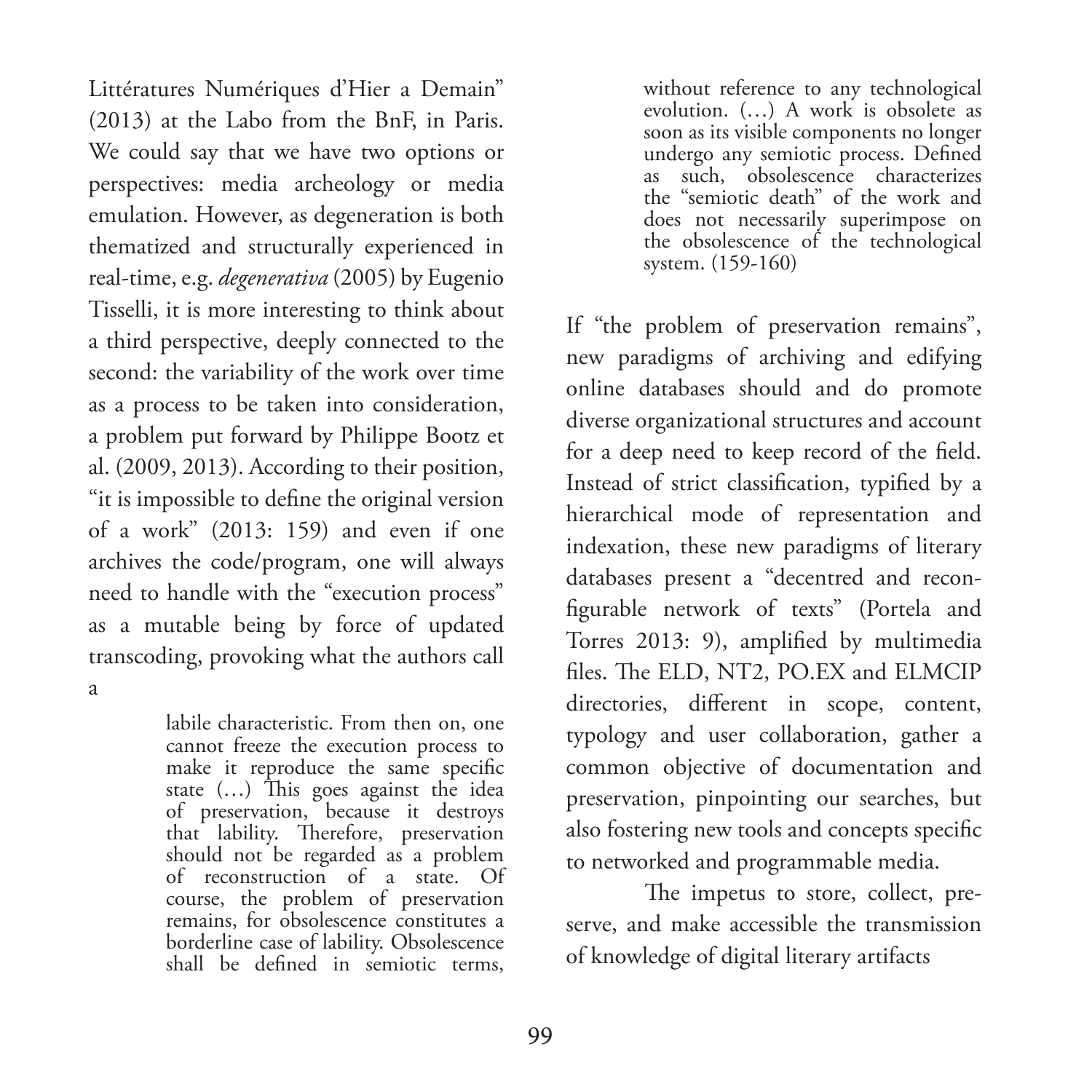is no doubt a consequence of the rapid and changing conditions of technology, hardware, software and network, but it is surely the demand of an eager community that seeks to question the environment in which electronic literature is created and to enable authors, critics, scholars, and a wide public audience of users/readers around the globe not only to take direct contact with works but also to provide a revision and new ways of thinking and analyzing older and newer computational literary works.

# **Endnotes**

http://v2.nl/archive/

 $2$  This database gathers the directories of ZKM, European Media Art Festival Osnabrück, documenta archive and Kassel Documentary Film and Video Festival,

 $\frac{3}{4}$  http://ubu.com/

http://rhizome.org/artbase

5 http://dada.compart-bremen.de/

<sup>6</sup> http://directory.eliterature.org/<br>
<sup>7</sup> http://nt2.uqam.ca/<br>
<sup>8</sup> http://po-ex.net/<br>
9 http://elmcip.net/

<sup>10</sup> The CD-ROM is also available online at http:// po-ex.net/evaluation/.<br><sup>11</sup> These are different programming languages.

<sup>12</sup> http://eliterature.org/cell/<br><sup>13</sup> Although I acknowledge the fact that Derrida's theory is primarily dealing with a different kind of archive, the archivization of psychoanalysis, it still sheds light on the notion and power relations one finds on today's models.

<sup>14</sup> The concept of *vintage* acquires a blurred meaning, since what is *new* today is *vintage* tomorrow. As Stuart Moulthrop thoroughly noted, "Staring down at our desktop, laptop, or palmtop machines – which we know will be obsolete long before we have paid for them (…) We are the generation (and generators) of nextness" (1993: 70-71).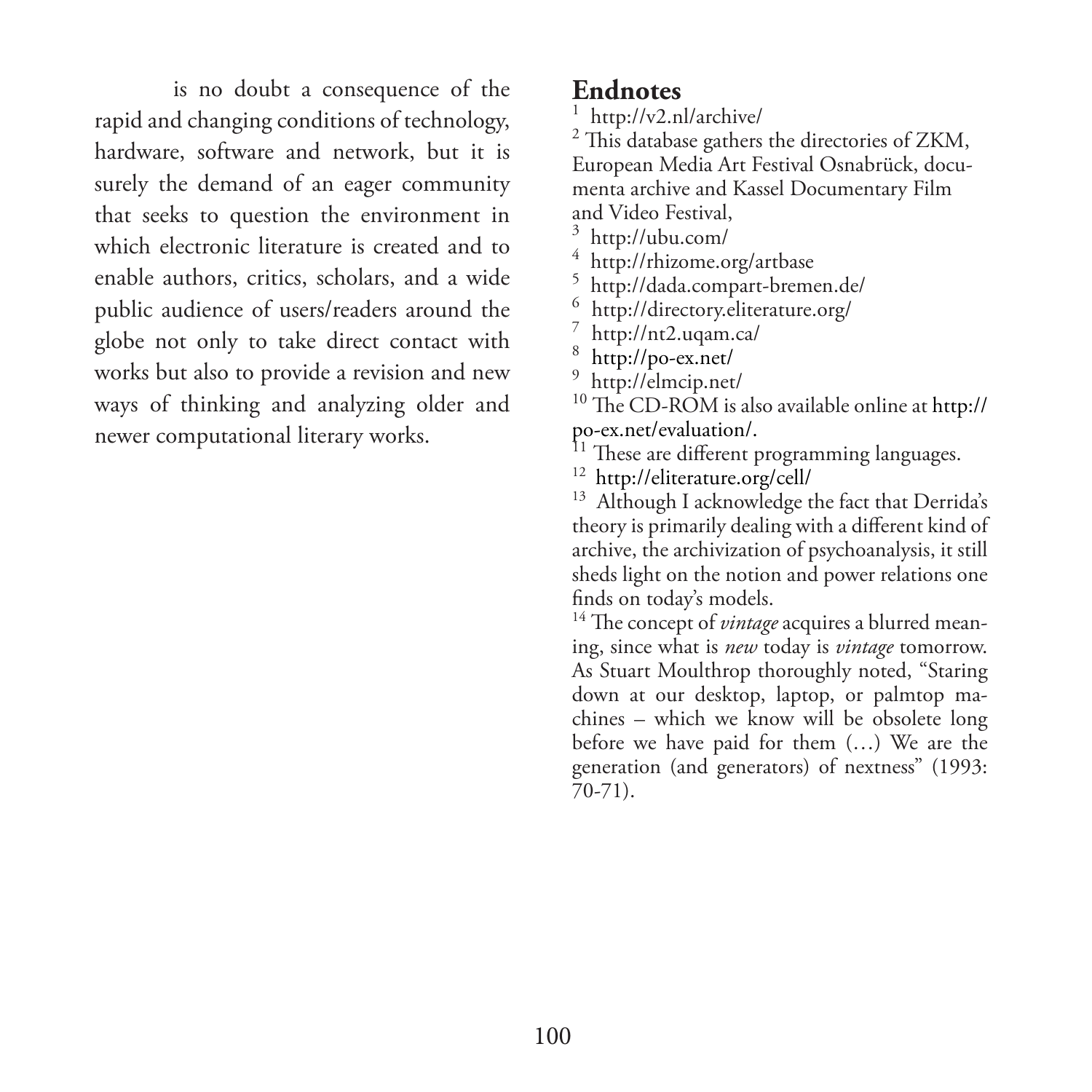### **References**

- Aguiar, Fernando and Silvestre Pestana (eds.). *Poemografias: Perspectivas da Poesia Visual Portuguesa.* Lisbon: Ulmeiro, 1985.
- Aragão, António and Herberto Helder (eds.). *Poesia Experimental* 1 (1964).
- Aragão, António, Herberto Helder and E.M. de Melo e Castro (eds.). *Poesia Experimental* 2 (1966).
- Baldwin, Sandy and Scott Rettberg (eds.). *Electronic Literature as a Model of Creativity and Innovation in Practice: A Report from the HERA Joint Research Project*. Morgantown, WV: Center for Literary Computing/West Virginia University Press, 2014.
- Baldwin, Sandy and Rui Torres (eds.). *PO.EX: Essays from Portugal on Cyberliterature and Intermedia*. Morgantown, WV: Center for Literary Computing/West Virginia University Press, 2014.
- Barbosa, Pedro. *A Literatura Cibernética 1: Autopoemas Gerados por Computador*. Oporto: Edicões Árvore, 1977.
- ---. *A Literatura Cibernética 2: Um Sintetizador de Narrativas*. Oporto: Edicões Árvore, 1980.
- ---. *Máquinas Pensantes: Aforismos Gerados por Computador*. Lisbon: Livros Horizonte, 1988.
- ---. *A Ciberliteratura: Criação Literária e Computador*. Lisbon: Edições Cosmos, 1996.
- Bargaoui, Abderrahim, Philippe Bootz and Samuel Szoniecky. "Entity/Identity: A Tool Designed to Index Documents About Digital Poetry". Paper presented at E-Poetry 2009, Barcelona. "Entité/ Identité. Un Outil d'Indexation des Documents Relatifs à la Poésie Numérique". *Cibertextualidades* 5 (2013), 147-183.
- Branco, Maria, Manuel Portela and Rui Torres. "Justificação Metodológica da Taxonomia do Arquivo Digital da Literatura Experimental Portuguesa". 2013. Online. <http://po-ex.net/index.php? option=com\_content&view=article&id =239:justifica-metodola-da-taxonomia -doarquivo-digitalda-literatura -experimental-portuguesa&catid=36 &Itemid=68> Accessed: January 10, 2014.
- Derrida, Jacques. *Archive Fever: A Freudian Impression*. Trans. Eric Prenowitz. Chicago: University of Chicago Press, 1996.
- Gervais, Bertrand and the NT2 Laboratory Team. "The NT2 Hypermedia Art and Literature Directory: A New Knowledge Environment Devoted to the Valorization of Screen Culture". *New*